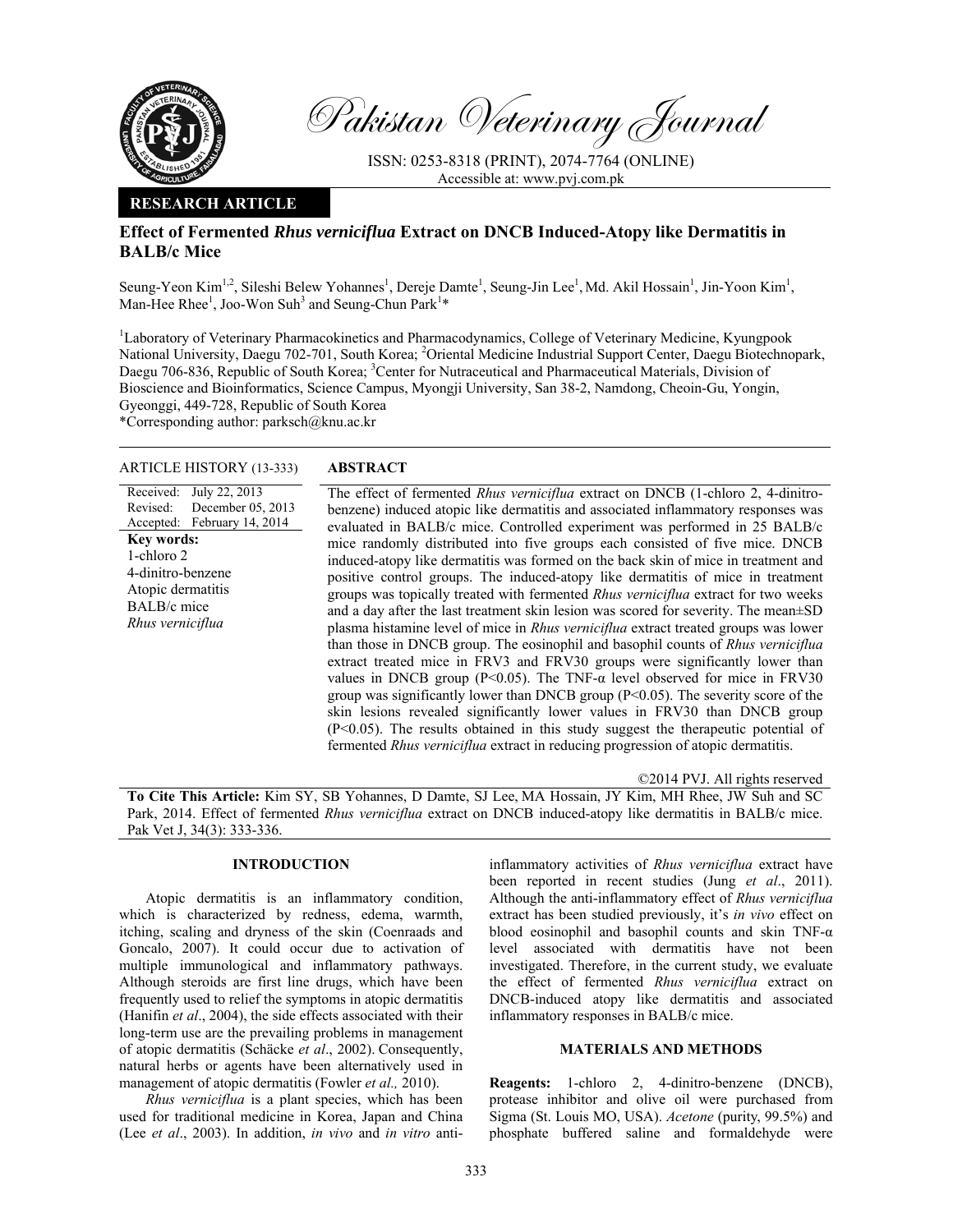purchased from *Junsei Chemical* Co. Ltd., *Japan and* Duksan Pure Chemicals Co. Ltd. (*Ansan*, South *Korea*), respectively.

**Animals:** Seven-week old male BALB/c mice (n=25), weighing 23-26 g, were obtained from Orient Bio Co., Ltd (Iksan, Korea) and randomly divided into five equal groups of: control (with no treatments), DNCB (positive control; DNCB-induced atopic dermatitis with no treatments), FRV3 (T1; DNCB-induced atopic dermatitis with 3 mg/ml fermented *Rhus verniciflua* (FRV) treatments), FRV30 (T2; DNCB-induced atopic dermatitis with 30 mg/ml FRV treatments) and FRV300 (T3; DNCBinduced atopic dermatitis with 300 mg/ml FRV treatments). Animals were housed at a room temperature of 23±3°C and relative humidity of 55±10% and supplied with normal mouse chow diet and *ad libitum* filtered water. The animal experiment care was in accordance and approval of the Institute of animal uses and care committee of Kyungpook National University (Approval number: KNU 2009 -5).

**Preparation of** *Rhus verniciflua* **stems bark extract:**  *Rhus verniciflua* stem bark (1 kg) was air dried, cut in to pieces and extracted in water (8 L) at 95°C for 6 h using extractor (Bio feedback cosmos-660, Korea). The extract was concentrated under vacuum at 40°C and the allergenic urushiol of *Rhus verniciflua* extract was removed according to previously described method (Sapkota *et al*., 2011).

**Induction of atopic dermatitis like lesion and treatment with** *Rhus verniciflua* **extract:** The hair on back skin of BALB/c mice in all groups was carefully shaved by electric shaver as described in previous study (Yamamoto *et al*., 2007). After one-day observation, the shaved back skin of mice in DNCB, FRV3, FRV30 and FRV300 groups was sensitized by topical application of 150 µl DNCB (2.5%) in acetone/olive oil (1:3). After five days, the skin was challenged with the same volume of 1% DNCB in acetone/olive oil (1:3) three times per week for two weeks. One day after the last DNCB application fabrics treated with *Rhus verniciflua* extract of concentrations; 3, 30 and 300 mg/ml were worn on the atopic dermatitis like lesions formed on back skin of BALB/c mice in groups; FRV3, FRV30 and FRV300, respectively. Normal saline treated fabrics were worn on back skin of mice in control and DNCB groups. The fabrics treated with the same concentrations of *Rhus verniciflua* extract were aseptically replaced every day for two weeks.

**Blood histamine level, eosinophil and basophil counts:**  Blood samples were collected under anesthesia using K2- EDTA-coated tubes (Microvette Sarstedt, Germany) and then centrifuged at 3,000 rpm for 10 min at 4°C. Plasma histamine was analyzed using histamine ELISA kit (IBL-Hamburg, Germany). Complete differential blood count (CBC) was performed to analyze eosinophil and basophil counts.

**The level of TNF-α in skin supernatant:** Skin samples  $(1\times1$  cm<sup>2</sup>) were collected at the time of sacrifice after the end of the experimentation and then homogenized at 20,000 rpm for 30 min in 5 ml phosphate buffered saline (PBS) containing protease inhibitor (Sigma, USA). After centrifugation, the supernatant of homogenized skin was collected and analyzed for the level of TNF-α using TNFα ELISA kit (Biosource, Europe S.A).

**Clinical scoring of DNCB induced atopic dermatitis:**  After two weeks treatment the back skin was observed for erythema/hemorrhage, scarring/dryness, edema, excoriation/ erosion, lichenification and then scored zero (none), one (mild), two (moderate) and three (severe) as described elsewhere (Dhar *et al*., 2005). Mean values of the scores were calculated for each group.

**Histopathological examination**: Skin samples of mice were collected immediately after sacrifice and preserved in 10% formaldehyde in PBS (PH 6.8). Histopathological changes of the skin were examined after routine tissue processing and hematoxylin-eosin staining in histopathology laboratory, Chungnam National University.

**Statistical analysis:** Data were expressed as mean±SD and the statistical analysis of the data was performed by one-way analysis of variance (ANOVA). P<0.05 were considered statistically significant.

#### **RESULTS**

Mean **(**±SD) values of plasma histamine level, blood eosinophil and basophil counts, TNF-α level of skin supernatant and clinical score for severity of skin lesions of male BALB/c mice are shown in Table 1. The values of plasma histamine level of mice in all FRV treated groups were lower than those in DNCB groups. Among FRV treated mice, those in FRV30 group showed relatively lower values in plasma histamine level than those in FRV3 and FRV300 groups. As shown in Table 1, the blood eosinophil and basophil counts of mice in FRV3 and FRV30 were significantly  $(P<0.05)$  lower than counts observed for mice in DNCB and FRV300 groups.

The mean TNF- $\alpha$  level in skin supernatant of mice in DNCB group was significantly  $(P<0.05)$  higher than values observed for mice in control and treatment groups. The mean value of TNF-α observed for mice in FRV30 group was significantly different from values observed in mice in other treatment groups. The mean values of clinical skin index of mice in DNCB group were significantly  $(P<0.05)$  higher than corresponding values in other groups. The clinical skin index values observed for mice in FRV30 were significantly ( $P \le 0.05$ ) lower than values observed in other treatment groups (FRV3 and FRV300). The skin lesions of mice in FRV groups showed relatively fast recovery and healing than DNCB group (data not shown). Histological features of skin are displayed in (Fig. 1). Comparative epidermal thickness and infiltration of inflammatory cells of the skin for mice in FRV3 and FRV30 groups was relatively lower than DNCB and FRV300 groups.

#### **DISCUSSION**

Since dinitrochlorobenzene (DNCB) is capable to form a complex of immunogenic covalent conjugates that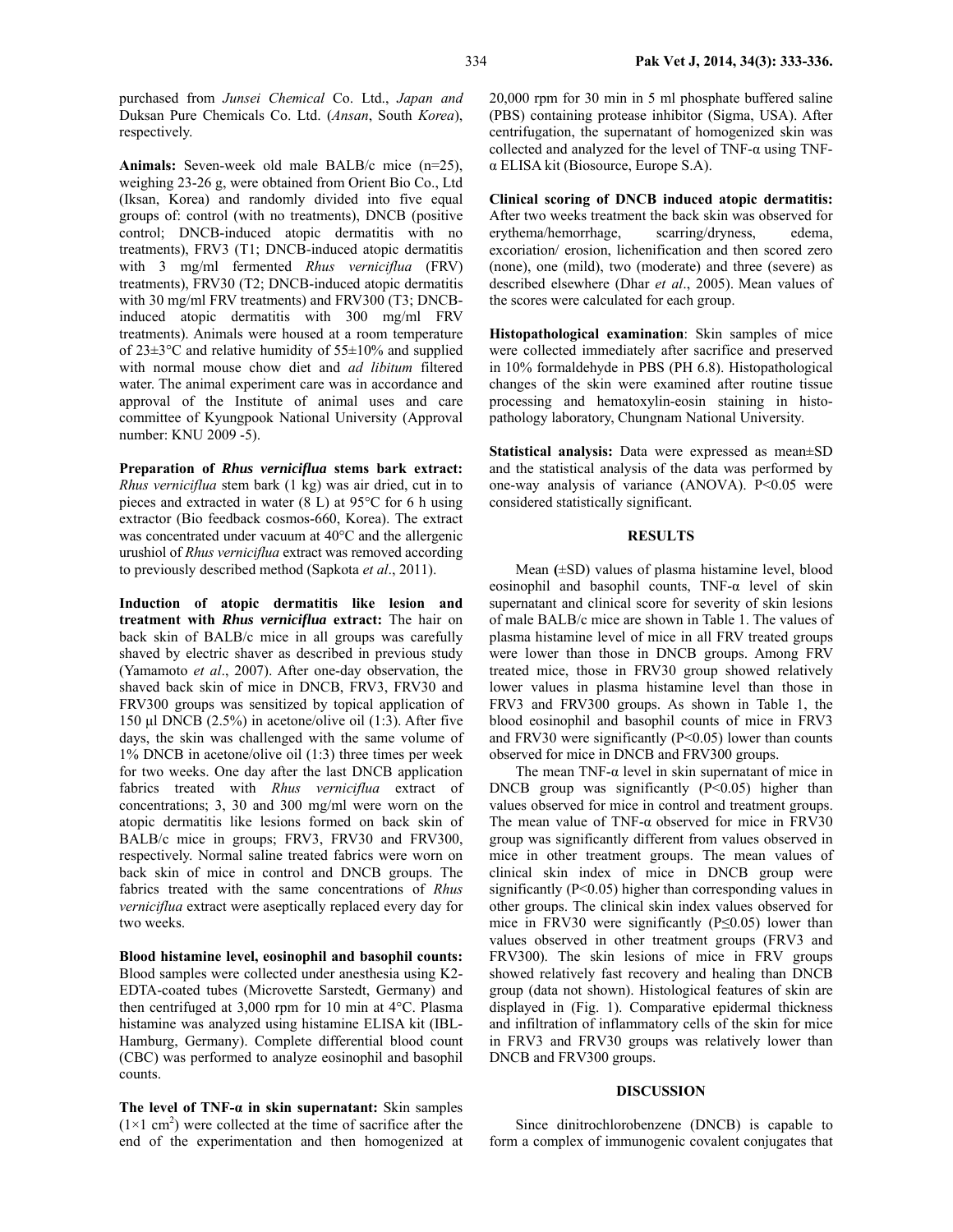**Table 1:** Mean values of plasma histamine level, blood eosinophil and basophil counts, TNF-α level of skin supernatant and clinical score for severity of skin lesions of male BALB/c mice in different experimental groups

| Groups           | <b>Histamine</b>                                                                                                                                                                                                                                                                                                                                                                                                       | Eosinophil                     | Basophil                       | TNF- $\alpha$                  | Clinical                        |
|------------------|------------------------------------------------------------------------------------------------------------------------------------------------------------------------------------------------------------------------------------------------------------------------------------------------------------------------------------------------------------------------------------------------------------------------|--------------------------------|--------------------------------|--------------------------------|---------------------------------|
|                  | (ng/ml)                                                                                                                                                                                                                                                                                                                                                                                                                | $(10^3/\text{mm}^3)$           | $(10^3/\text{mm}^3)$           | (ng/ml)                        | skin index                      |
| Control          | $0.366 \pm 0.049^a$                                                                                                                                                                                                                                                                                                                                                                                                    | $0.002 \pm 0.002$ <sup>a</sup> | $0.000 \pm 0.000$ <sup>a</sup> | $0.900 \pm 0.400$ <sup>a</sup> | $0.000 \pm 0.000$ <sup>a</sup>  |
| <b>DNCB</b>      | $0.971 \pm 0.024^b$                                                                                                                                                                                                                                                                                                                                                                                                    | $0.123 \pm 0.005^{\circ}$      | $0.032 \pm 0.002$ <sup>b</sup> | $0.278 \pm 0.410^b$            | $13.000 \pm 0.870$ <sup>b</sup> |
| FRV <sub>3</sub> | $0.728 + 0.004$                                                                                                                                                                                                                                                                                                                                                                                                        | $0.011 \pm 0.001$ <sup>a</sup> | $0.006 \pm 0.002$ <sup>a</sup> | $0.141 \pm 0.345$              | $10.000 \pm 1.870^a$            |
| <b>FRV 30</b>    | $0.569 \pm 0.079$                                                                                                                                                                                                                                                                                                                                                                                                      | $0.013 \pm 0.002$ <sup>a</sup> | $0.007 \pm 0.001$ <sup>a</sup> | $0.999 \pm 0.341$ <sup>a</sup> | $6.600 \pm 1.500$               |
| <b>FRV 300</b>   | $0.724 \pm 0.006$<br>$M = \{x \in \mathbb{R}^n : x \in \mathbb{R}^n : x \in \mathbb{R}^n : x \in \mathbb{R}^n : x \in \mathbb{R}^n : x \in \mathbb{R}^n : x \in \mathbb{R}^n : x \in \mathbb{R}^n : x \in \mathbb{R}^n : x \in \mathbb{R}^n : x \in \mathbb{R}^n : x \in \mathbb{R}^n : x \in \mathbb{R}^n : x \in \mathbb{R}^n : x \in \mathbb{R}^n : x \in \mathbb{R}^n : x \in \mathbb{R}^n : x \in \mathbb{R}^n :$ | $0.031 \pm 0.003$ <sup>b</sup> | $0.031 \pm 0.004^b$            | $0.238 + 0.356$                | $12.600 \pm 1.820$              |

Values (mean±SD) sharing different superscript letters are statistically significant (P*<*0.05). Control (with no treatment); DNCB (positive control; DNCB-induced atopic dermatitis with no treatment); FRV3 (DNCB-induced atopic dermatitis with 3 mg/ml FRV treatment); FRV30 (DNCB-induced atopic dermatitis with 30 mg/ml FRV treatment); FRV300 (DNCB-induced atopic dermatitis with 300 mg/ml FRV treatment).



**Fig. 1:** Histopathological features of skin lesion of mice in control (A); DNCB (B); FRV3 (C); FRV30 (D); FRV300 (E) groups.

could be internalized, processed and then presented to Tcell (Watanabe *et al*., 2002), it has been used to induce atopy like dermatitis in animal model (Yang *et al*., 2012). In the current study, the effect of *Rhus verniciflua* extract on DNCB induced atopy like dermatitis was evaluated in BALB/c mice. DNCB modified macromolecules (immunogens) induce T-cell mediated immune response (Watanabe *et al*., 2002) that leads to synthesis of IgE from B-cells (Leung, 1997*)* and subsequent histamine release from mast or basophils cells *(*Gould *et al*., 2003). In this study*,* relatively lower plasma histamine level observed in Rhus *verniciflua* extract treated BALB/c mice than DNCB group (Table 1) could be associated with the effect of Rhus *verniciflua extract* on synthesis of IgE*,* which could sequentially induce the release of histamine from mast or basophil cells*.* In previous study DNCB induced mice had shown high level of serum IgE and application of *Chrysanthemum boreale flos* produced significant reduction in the level of serum IgE and itching behavior in atopic dermatitis mouse model (Yang *et al*., 2012). In the present study, the effect of *Rhus verniciflua* extract on intracellular calcium or cAMP was not studied. However, since de-granulation of mast cells and downstream histamine release depends on intracellular calcium and cAMP (Kim *et al*., 2006), the lower level of plasma histamine observed for mice in treatment groups (FRV3, FRV30 and FRV300) might also be attributed to the effect of *Rhus verniciflua* extract on intracellular calcium or cAMP. The observed effect of *Rhus verniciflua* extract on plasma histamine level of BALB/c mice in the present study suggests its therapeutic potential for the management of histamine induced pruritus and itching (Imaizumi *et al*., 2003).

Although there are different cells involving in pathophysiology of atopic dermatitis, the role of eosinophils in promoting tissue injury and pathogenesis of atopic dermatitis through release of cytotoxic proteins, lipid mediators, oxygen metabolites, and cytokines is also crucial (Shinagawa *et al*., 2003). Likewise, basophils are known for their role as effectors for IgE-mediated allergies (Grundström *et al*., 2012) and production and release of multiple mediators such as histamine, IL-4 and IL-13 during atopic dermatitis (Li *et al*., 1996; Khodoun *et al*., 2004; Schneider *et al*., 2010).Thus drugs or natural compounds which can reduce or tackle the role of eosinophil and basophils in pathogenesis of atopic dermatitis are very important. Although it was not investigated how high dose (300 mg/ml) topical application of *Rhus verniciflua* extract in BALB/c mice produced significant increase in both eosinophil and basophil counts than the inverse effect observed after application of low  $(3 \text{ mg/ml})$  and medium  $(30 \text{ mg/ml})$ doses (Table 1), it suggests the effect of high dose in activating immune system that leads to an increase in the production of eosinophil and basophil in bone marrow and subsequent release to circulation. This supports the previous reports that lower doses of *γ*-tocotrienol were able to prevent reduction of antioxidant enzyme (GPx) activity and apoptosis of osteoblast exposed to hydrogen peroxide (H2O2) than the opposite effect observed for high dose (Abd Manan *et al*., 2012) and anti-fibrotic effect of lower dose and reverse effect of higher dose of Chinese Herb *Rheum palmatum* L. in treating rat liver injury (Wang *et al*., 2011). The possible reasons for the controversial result in eosinophil and basophils counts in BALB/c mice observed in the current study might be due to concentration dependent positive effect of *Rhus verniciflua* extract on T-cell mediated immune responses (Th2 type cells) and Th2 driven IL-5 which is reported important for generation of eosinophils upon allergic sensitization and challenge (Simon *et al*., 2004) and negative effect on differentiation of basophils from hematopoietic pluripotent stem cell in the bone marrow (Arock *et al*., 2002).

A similar result to the significant reduction of proinflammatory cytokine  $TNF\alpha$  in the current study (Table 1) were observed in previous *in vitro* study in which *Rhus verniciflua* extract and its active compound fisetin attenuated mRNA expression of  $TNF\alpha$  in macrophage cells (Park *et al*., 2013). Although the mechanism of reduction in TNFα was not studied, the similarity of our result with previous reported values implies consistent effect of *Rhus verniciflua* extract on TNFα in both *in vitro* and *in vivo* situation. In the present study, we did not study how the level of  $TNF\alpha$  is significantly lower in skin